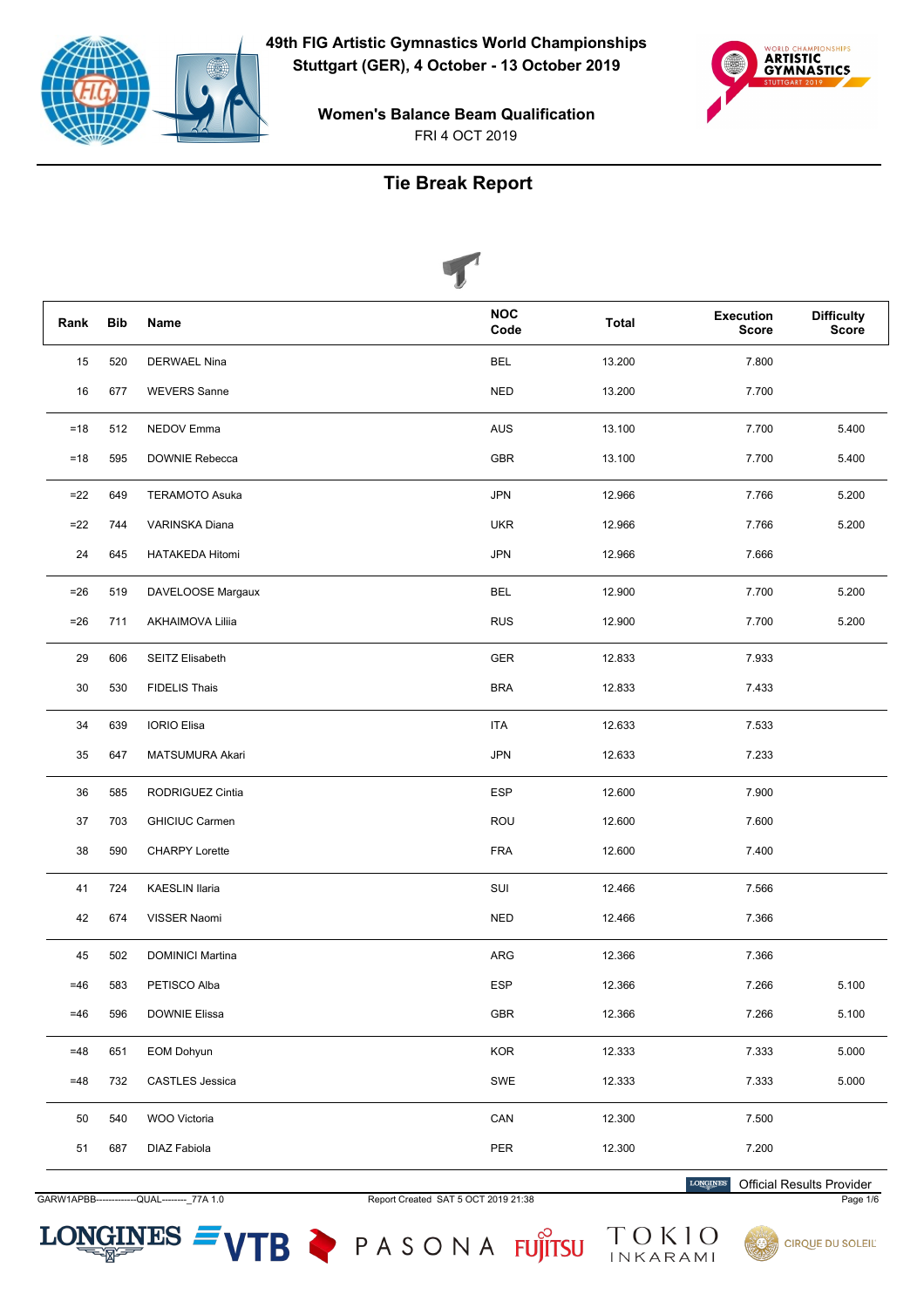



FRI 4 OCT 2019 **Women's Balance Beam Qualification**

### **Tie Break Report**

|        |            |                             | V                  |              |                                  |                                   |
|--------|------------|-----------------------------|--------------------|--------------|----------------------------------|-----------------------------------|
| Rank   | <b>Bib</b> | Name                        | <b>NOC</b><br>Code | <b>Total</b> | <b>Execution</b><br><b>Score</b> | <b>Difficulty</b><br><b>Score</b> |
| 55     | 565        | PONIZILOVA Dominika         | CZE                | 12.133       | 7.533                            |                                   |
| 56     | 536        | <b>MOORS Brooklyn</b>       | CAN                | 12.133       | 7.033                            |                                   |
| 57     | 707        | <b>DARIES Naveen</b>        | <b>RSA</b>         | 12.100       | 7.400                            |                                   |
| $= 58$ | 521        | <b>DERIKS</b> Senna         | <b>BEL</b>         | 12.100       | 7.200                            | 4.900                             |
| $= 58$ | 690        | <b>CARDOSO Beatriz</b>      | <b>POR</b>         | 12.100       | 7.200                            | 4.900                             |
| 60     | 655        | LEE Eun Ju                  | <b>KOR</b>         | 12.033       | 7.533                            |                                   |
| 61     | 601        | KHARENKOVA Maria            | GEO                | 12.033       | 7.033                            |                                   |
| 62     | 713        | SHCHEKOLDINA Aleksandra     | <b>RUS</b>         | 12.000       | 7.000                            |                                   |
| 63     | 504        | MAGISTRATI Abigail          | ARG                | 12.000       | 6.800                            |                                   |
| 64     | 691        | <b>MARTINS Filipa</b>       | <b>POR</b>         | 11.966       | 6.866                            |                                   |
| 65     | 740        | <b>BACHYNSKA Anastasiia</b> | <b>UKR</b>         | 11.966       | 6.366                            |                                   |
| 66     | 514        | <b>HAEMMERLE Elisa</b>      | <b>AUT</b>         | 11.933       | 7.133                            |                                   |
| 67     | 725        | SIEGENTHALER Stefanie       | SUI                | 11.933       | 7.033                            | 5.000                             |
| 68     | 738        | <b>UCTAS SANLI Goksu</b>    | <b>TUR</b>         | 11.933       | 7.033                            | 4.900                             |
| 69     | 719        | SAJN Adela                  | <b>SLO</b>         | 11.933       | 6.833                            |                                   |
| 70     | 742        | OSIPOVA Valeriia            | <b>UKR</b>         | 11.933       | 6.733                            |                                   |
| 71     | 646        | <b>KAJITA Nagi</b>          | <b>JPN</b>         | 11.900       | 7.000                            |                                   |
| 72     | 671        | <b>MORENO Alexa</b>         | <b>MEX</b>         | 11.900       | 6.800                            |                                   |
| 73     | 638        | DAMATO Asia                 | <b>ITA</b>         | 11.833       | 6.733                            |                                   |
| 74     | 704        | GOLGOTA Denisa              | ROU                | 11.833       | 6.633                            |                                   |
| 75     | 656        | <b>YEO Seojeong</b>         | <b>KOR</b>         | 11.833       | 6.333                            |                                   |
| 76     | 561        | <b>HOLASOVA Aneta</b>       | CZE                | 11.800       | 6.700                            |                                   |
| 77     | 604        | <b>SCHAEFER Pauline</b>     | <b>GER</b>         | 11.800       | 6.500                            |                                   |

 $LONGINES =$ 

GARW1APBB------------QUAL--------\_77A 1.0 Report Created SAT 5 OCT 2019 21:38 Page 2/6

 $\label{eq:conformal} \begin{minipage}{.4\linewidth} \textbf{LONGINES} \end{minipage}$ Official Results Provider









VTB PASONA FUJITSU TOKIO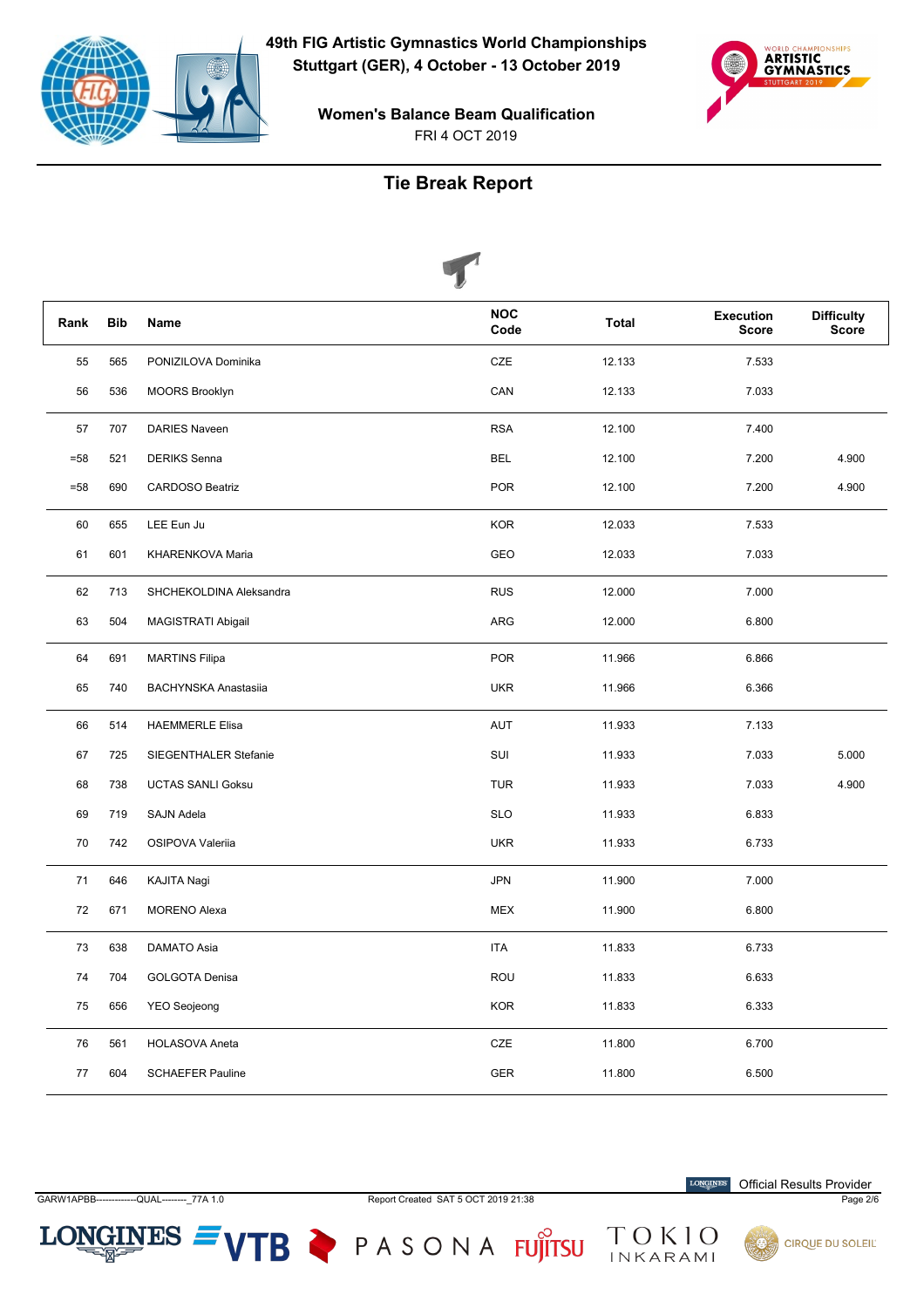



**Women's Balance Beam Qualification** FRI 4 OCT 2019

# **Tie Break Report**

|        |            | $\mathbf{v}$             |                    |              |                                  |                            |
|--------|------------|--------------------------|--------------------|--------------|----------------------------------|----------------------------|
| Rank   | <b>Bib</b> | Name                     | <b>NOC</b><br>Code | <b>Total</b> | <b>Execution</b><br><b>Score</b> | <b>Difficulty</b><br>Score |
| 78     | 515        | MADER Jasmin             | AUT                | 11.733       | 7.233                            |                            |
| 79     | 737        | SAVRANBASI Nazli         | <b>TUR</b>         | 11.733       | 7.033                            |                            |
| 80     | 518        | <b>BRASSART Maellyse</b> | <b>BEL</b>         | 11.733       | 6.933                            |                            |
| 81     | 557        | <b>VIDIAUX Marcia</b>    | <b>CUB</b>         | 11.733       | 6.633                            |                            |
| 82     | 702        | CRISAN Ioana             | <b>ROU</b>         | 11.733       | 6.233                            |                            |
| 83     | 548        | <b>TANG Xijing</b>       | <b>CHN</b>         | 11.733       | 5.933                            |                            |
| 84     | 587        | <b>NIEMINEN Nitta</b>    | <b>FIN</b>         | 11.633       | 6.833                            |                            |
| 85     | 716        | TAN Sze En               | SGP                | 11.633       | 6.633                            |                            |
| 86     | 597        | FENTON Georgia-Mae       | GBR                | 11.566       | 6.566                            |                            |
| 87     | 618        | KOVACS Zsofia            | <b>HUN</b>         | 11.566       | 6.166                            |                            |
| 89     | 678        | <b>ERICHSEN Julie</b>    | <b>NOR</b>         | 11.500       | 7.100                            |                            |
| 90     | 688        | ORREGO Ariana            | PER                | 11.500       | 6.700                            |                            |
| 91     | 635        | RAZ Lihie                | <b>ISR</b>         | 11.500       | 6.500                            |                            |
| 92     | 582        | PEREZ Ana                | <b>ESP</b>         | 11.500       | 6.400                            |                            |
| 93     | 505        | PISOS Agustina           | ARG                | 11.466       | 7.566                            |                            |
| 94     | 717        | <b>BELAK Teja</b>        | <b>SLO</b>         | 11.466       | 7.066                            |                            |
| $= 95$ | 575        | <b>MOHAMED Mandy</b>     | EGY                | 11.466       | 6.966                            | 4.500                      |
| $= 95$ | 657        | DUBOVA Anastasija        | LAT                | 11.466       | 6.966                            | 4.500                      |
| 97     | 683        | <b>MCGREGOR Courtney</b> | <b>NZL</b>         | 11.466       | 6.766                            |                            |
| 98     | 735        | TING Hua-Tien            | <b>TPE</b>         | 11.466       | 6.366                            |                            |
| 99     | 573        | <b>HUSSEIN Farah</b>     | EGY                | 11.433       | 7.033                            |                            |
| 100    | 670        | LAGO Ana                 | <b>MEX</b>         | 11.433       | 6.633                            |                            |
| 102    | 730        | MOKOSOVA Barbora         | SVK                | 11.366       | 6.866                            |                            |
| 103    | 617        | BOECZOEGO Dorina         | <b>HUN</b>         | 11.366       | 6.566                            |                            |
| 105    | 709        | ROOSKRANTZ Caitlin       | <b>RSA</b>         | 11.300       | 6.500                            |                            |
| 106    | 743        | RADIVILOVA Angelina      | <b>UKR</b>         | 11.300       | 6.000                            |                            |

GARW1APBB-----QUAL--------\_77A 1.0

 $LONGINES =$ 

Report Created SAT 5 OCT 2019 21:38





LONGINES



Official Results Provider

Page 3/6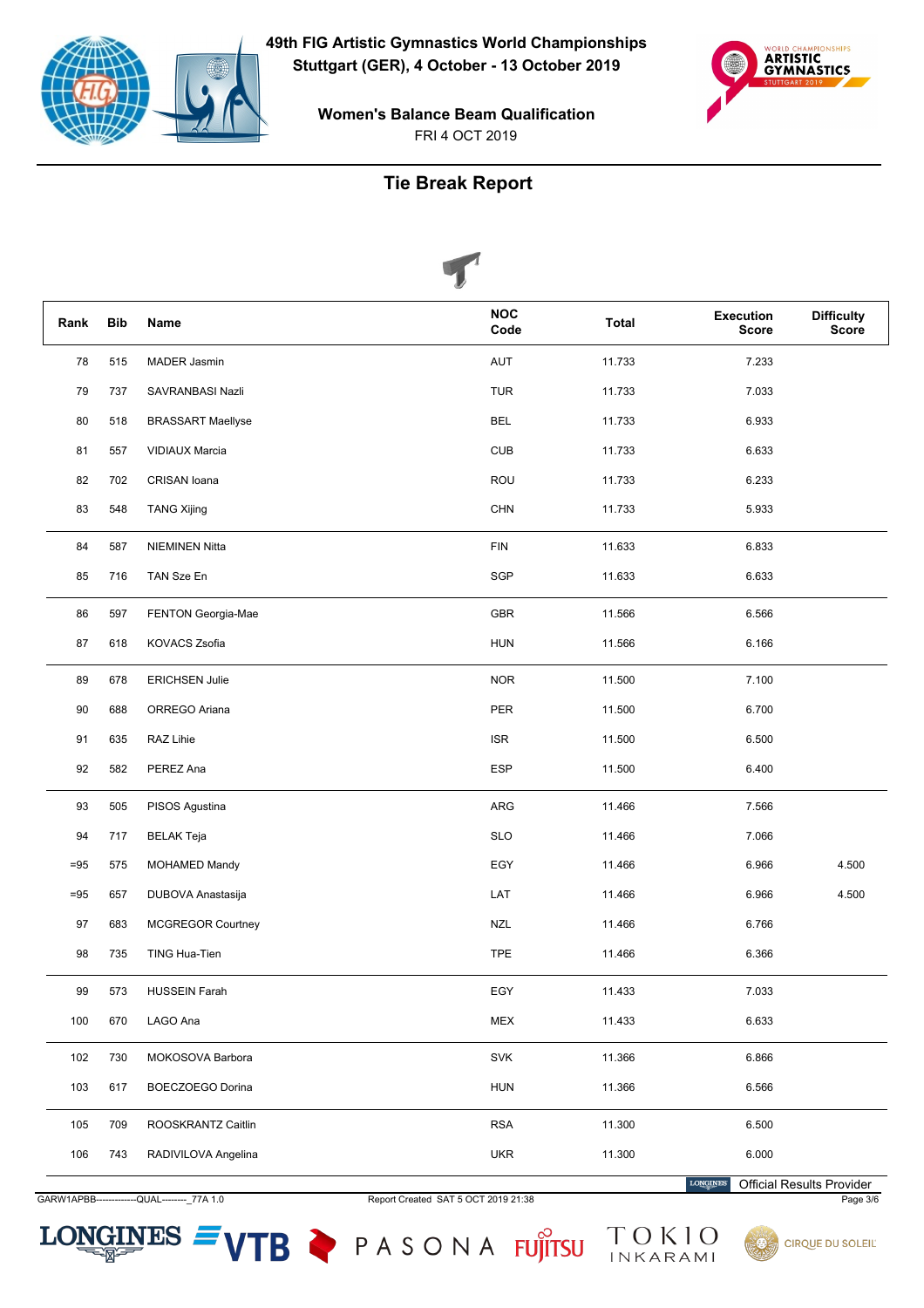



**Women's Balance Beam Qualification** FRI 4 OCT 2019

# **Tie Break Report**



| Rank   | <b>Bib</b> | Name                      | <b>NOC</b><br>Code | <b>Total</b> | <b>Execution</b><br><b>Score</b> | <b>Difficulty</b><br><b>Score</b> |
|--------|------------|---------------------------|--------------------|--------------|----------------------------------|-----------------------------------|
| 107    | 718        | KYSSELEF Tjasa            | <b>SLO</b>         | 11.266       | 6.866                            |                                   |
| 108    | 553        | ALVARADO Luciana          | <b>CRC</b>         | 11.266       | 6.766                            |                                   |
| $=109$ | 621        | <b>SCHERMANN Bianka</b>   | <b>HUN</b>         | 11.266       | 6.566                            | 4.700                             |
| $=109$ | 636        | <b>CAROFIGLIO Desiree</b> | ITA                | 11.266       | 6.566                            | 4.700                             |
| $=111$ | 664        | TAN ING Yueh              | <b>MAS</b>         | 11.266       | 6.366                            | 4.900                             |
| $=111$ | 729        | <b>BUNCE Chiara</b>       | <b>SVK</b>         | 11.266       | 6.366                            | 4.900                             |
| 113    | 628        | RYAN Megan                | <b>IRL</b>         | 11.266       | 6.266                            |                                   |
| 114    | 529        | COSTA Leticia             | <b>BRA</b>         | 11.233       | 6.733                            |                                   |
| 115    | 534        | <b>MADSEN Laney</b>       | <b>BUL</b>         | 11.233       | 6.633                            |                                   |
| 116    | 503        | FERNANDEZ Luna            | ARG                | 11.233       | 6.433                            |                                   |
| 117    | 509        | FOLINO Talia              | <b>AUS</b>         | 11.233       | 6.133                            |                                   |
| 119    | 682        | <b>FISHWICK Maia</b>      | <b>NZL</b>         | 11.166       | 6.266                            |                                   |
| 120    | 619        | MAKRA Noemi               | <b>HUN</b>         | 11.166       | 6.166                            |                                   |
| 122    | 753        | CHUSOVITINA Oksana        | <b>UZB</b>         | 11.100       | 6.600                            |                                   |
| 123    | 586        | <b>LEINONEN Maija</b>     | <b>FIN</b>         | 11.100       | 6.400                            |                                   |
| 124    | 696        | KIM Su Jong               | <b>PRK</b>         | 11.100       | 6.200                            |                                   |
| $=125$ | 608        | <b>AFRATI Argyro</b>      | GRE                | 11.066       | 6.266                            | 4.800                             |
| $=125$ | 663        | ABDUL HADI Farah Ann      | <b>MAS</b>         | 11.066       | 6.266                            | 4.800                             |
| 127    | 731        | ADLERTEG Jonna            | SWE                | 11.033       | 7.033                            |                                   |
| 128    | 680        | <b>TRONRUD Maria</b>      | <b>NOR</b>         | 11.033       | 6.833                            |                                   |
| 129    | 708        | <b>RANKOE Mammule</b>     | <b>RSA</b>         | 11.033       | 6.333                            |                                   |
| 130    | 525        | TRAUKOVA Hanna            | <b>BLR</b>         | 11.000       | 6.200                            |                                   |
| 131    | 693        | AN Chang Ok               | PRK                | 11.000       | 6.100                            |                                   |
| 134    | 700        | <b>MEJIAS Paula</b>       | <b>PUR</b>         | 10.933       | 6.333                            |                                   |
| 135    | 669        | <b>GUTIERREZ Anapaula</b> | <b>MEX</b>         | 10.933       | 6.133                            |                                   |

GARW1APBB-----QUAL---------\_77A 1.0

 $LONGINES =$ 

Report Created SAT 5 OCT 2019 21:38

 $\label{eq:conformal} \begin{minipage}{.4\linewidth} \textbf{LONGINES} \end{minipage}$ **Official Results Provider** 

Page 4/6



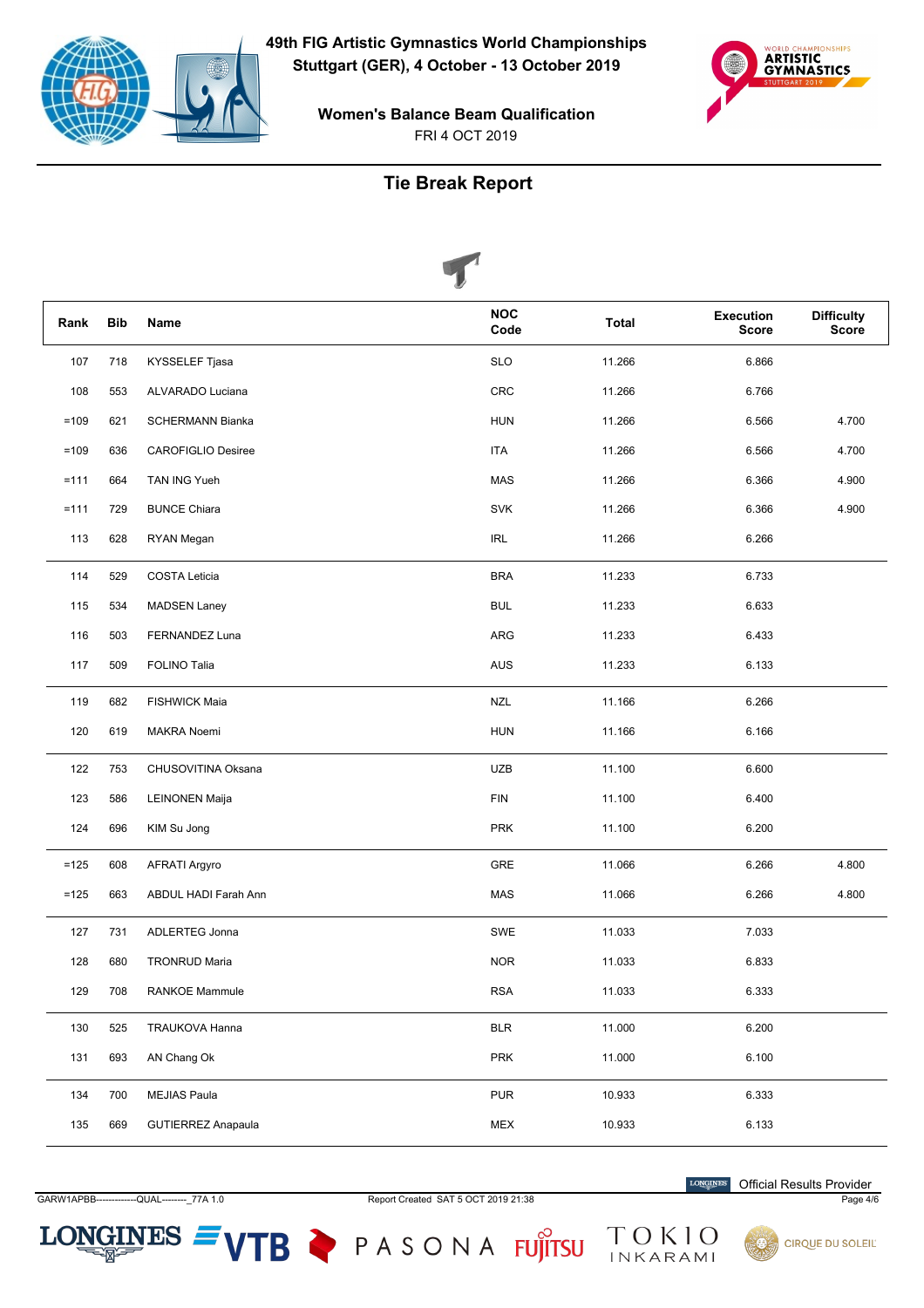



FRI 4 OCT 2019 **Women's Balance Beam Qualification**

#### **Tie Break Report**

|         |            |                          | ⋓ |                    |              |                                  |                                   |
|---------|------------|--------------------------|---|--------------------|--------------|----------------------------------|-----------------------------------|
| Rank    | <b>Bib</b> | Name                     |   | <b>NOC</b><br>Code | <b>Total</b> | <b>Execution</b><br><b>Score</b> | <b>Difficulty</b><br><b>Score</b> |
| $=140$  | 555        | SALAS Heika del Sol      |   | CRC                | 10.833       | 6.233                            | 4.600                             |
| $= 140$ | 578        | <b>GRANDE Alexa</b>      |   | <b>ESA</b>         | 10.833       | 6.233                            | 4.600                             |
| 146     | 616        | NG Yan Yin               |   | <b>HKG</b>         | 10.566       | 6.066                            |                                   |
| 147     | 610        | XOULOGI Ioanna           |   | GRE                | 10.566       | 5.566                            |                                   |
| 148     | 759        | TRAN Doan Quynh Nam      |   | VIE                | 10.533       | 5.333                            |                                   |
| 149     | 694        | KIM Son Hyang            |   | <b>PRK</b>         | 10.533       | 5.233                            |                                   |
| 150     | 684        | GODOY Cloe               |   | PAN                | 10.500       | 6.200                            |                                   |
| 151     | 739        | YILMAZ Tutya             |   | <b>TUR</b>         | 10.500       | 5.200                            |                                   |
| 152     | 524        | ALISTRATAVA Anastasiya   |   | <b>BLR</b>         | 10.500       | 5.100                            |                                   |
| 153     | 501        | <b>NAIR Sofia</b>        |   | <b>ALG</b>         | 10.433       | 6.633                            |                                   |
| 154     | 679        | SOEDERSTROEM Julie       |   | <b>NOR</b>         | 10.433       | 6.033                            |                                   |
| 155     | 721        | ZIVADINOVIC Kristina     |   | <b>SRB</b>         | 10.433       | 5.833                            | 4.700                             |
| 156     | 752        | ULMASOVA Indira          |   | <b>UZB</b>         | 10.433       | 5.833                            | 4.600                             |
| 158     | 676        | <b>WEVERS Lieke</b>      |   | <b>NED</b>         | 10.366       | 6.366                            |                                   |
| 159     | 567        | <b>KAJOE Victoria</b>    |   | <b>DEN</b>         | 10.366       | 6.166                            |                                   |
| 164     | 626        | <b>BUDDA REDDY Aruna</b> |   | <b>IND</b>         | 10.200       | 5.800                            |                                   |
| 165     | 566        | <b>GILBERG Victoria</b>  |   | <b>DEN</b>         | 10.200       | 5.700                            |                                   |
| 166     | 541        | RUTTY Raegan             |   | CAY                | 10.166       | 6.166                            |                                   |
| 167     | 577        | <b>TAMAN Nancy Taman</b> |   | EGY                | 10.166       | 6.066                            |                                   |
| 168     | 644        | WILLIAMS Toni-Ann        |   | JAM                | 10.166       | 5.166                            |                                   |
| 169     | 698        | <b>DIAZ Karelys</b>      |   | <b>PUR</b>         | 10.066       | 6.166                            |                                   |
| 170     | 613        | PALACIOS Ana Irene       |   | GUA                | 10.066       | 5.166                            |                                   |
| 173     | 661        | VOSTRUCHOVAITE Agata     |   | LTU                | 9.933        | 6.133                            |                                   |
| $174\,$ | 625        | NAYAK Pranati            |   | IND                | 9.933        | 5.433                            |                                   |

 $LONGINES =$ 

GARW1APBB------------QUAL--------\_77A 1.0 Report Created SAT 5 OCT 2019 21:38 Page 5/6

 $\label{eq:conformal} \begin{minipage}{.4\linewidth} \textbf{LONGINES} \end{minipage}$ Official Results Provider



VTB PASONA FUJITSU TOKIO